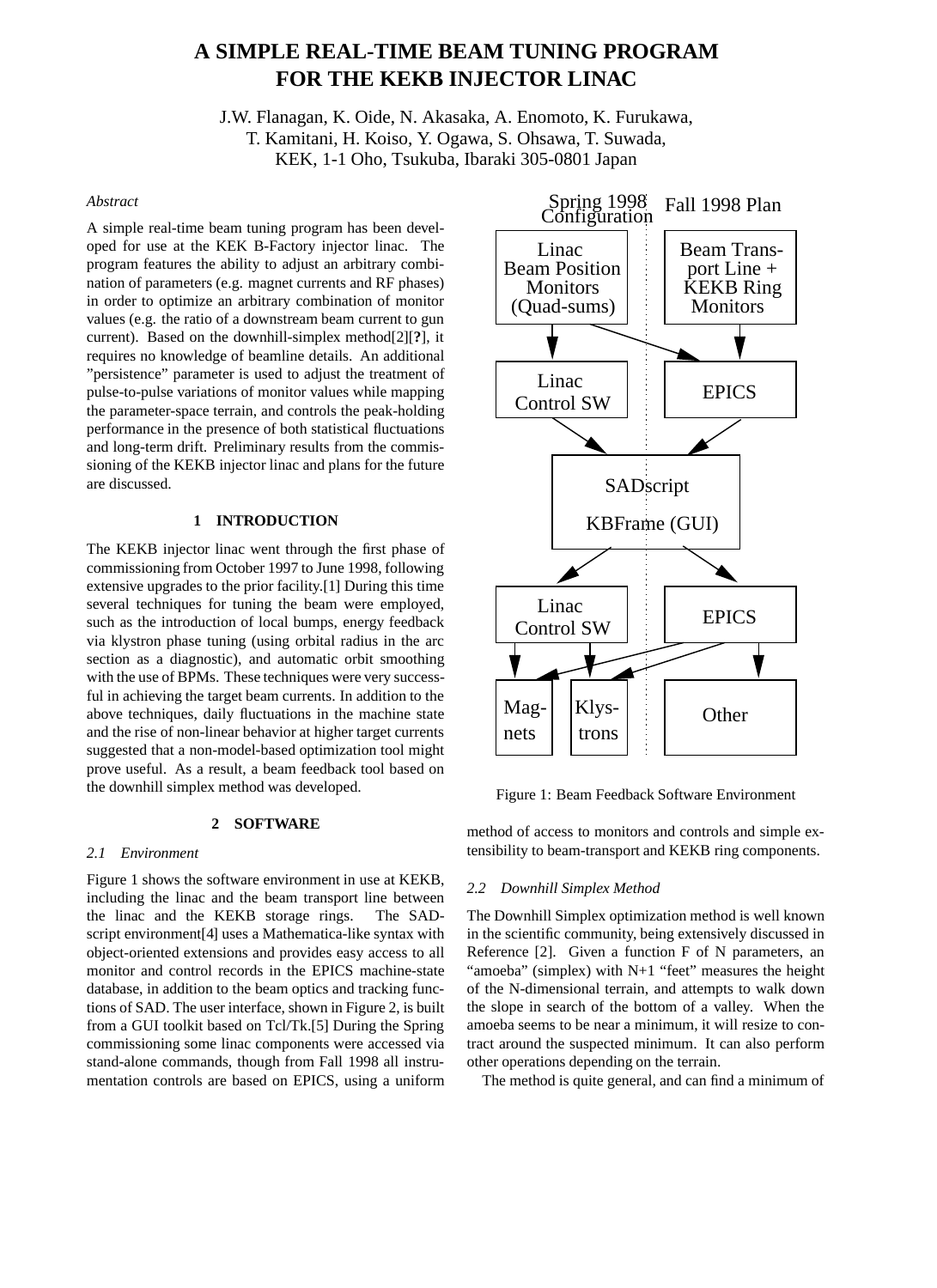| <b>Optimization Target</b><br>Target: LIISP:SP 22 15:IAVE<br>LIISP:SP A1 B8:IAVE<br>Norm: |             |                       | Normalize (Optimize Target/Norm)<br>Don't Normalize (Optimize Target Only) |      |      |                                |     |      |  |  |  |
|-------------------------------------------------------------------------------------------|-------------|-----------------------|----------------------------------------------------------------------------|------|------|--------------------------------|-----|------|--|--|--|
| Tolerance:<br>Persistence (0-1):<br>Simplex Size:<br>Max. Iterations:                     |             | .001                  | Maximize<br>Minimize<br><b>Debug Mode</b><br><b>Execution Mode</b>         |      |      |                                |     |      |  |  |  |
|                                                                                           |             | 5<br>$\cdot$ 1<br>1UU |                                                                            |      |      |                                |     |      |  |  |  |
|                                                                                           |             |                       |                                                                            |      |      |                                | Set |      |  |  |  |
|                                                                                           |             |                       |                                                                            |      |      | <b>Optimization Parameters</b> |     | min: |  |  |  |
| SX A1 G0 val:                                                                             | .038        |                       | $-5$                                                                       | max: | 5    |                                |     |      |  |  |  |
| SY AT GU val:                                                                             | <b>JIS1</b> | mm:                   | h                                                                          | max: | 5    |                                |     |      |  |  |  |
| 3X A1 36 val:                                                                             | .731        | min:                  | $-5$                                                                       | max: | 5    |                                |     |      |  |  |  |
| SY AI S6 val:                                                                             | $-1.85$     | min:                  | $-5$                                                                       | max: | 5    |                                |     |      |  |  |  |
| SX R0 01 val:                                                                             | $-766$      | min:                  | -5                                                                         | max: | п    |                                |     |      |  |  |  |
| SY R0 01 val:                                                                             | $-111$      | min:                  | $-5$                                                                       | max: | 5    |                                |     |      |  |  |  |
| SB Avai:                                                                                  | 288.4       | mm:                   | 111111                                                                     | max: | 1000 |                                |     |      |  |  |  |
| 3B B val:                                                                                 | 2412        | min:                  | $-1000$                                                                    | max: | 1000 |                                |     |      |  |  |  |
|                                                                                           | Oplimize    |                       | Pause<br><b>Resume</b>                                                     |      | Hall |                                |     |      |  |  |  |

Figure 2: Optimization Tool Control Panel

an arbitrary function in N-dimensions without knowledge of derivatives or any other information about the function. This makes it applicable to cases where the functional dependence on the input parameters is difficult to calculate but relatively constant, making it a good choice as a beam fine-tuning tool. The method was applied to the minimization of vertical emittance during operation of the Tristan ring at KEK.[3] A drawback is that while the downhillsimplex algorithm expects F to be arbitrary, it does not expect its value at one point in parameter space to fluctuate from measurement to measurement. Our solution to this problem is the introduction of a parameter called "persistence."

#### *2.3 Persistence*

There were two goals for the program. One was to fine-tune a beam that had already been tuned using other methods, to correct for non-linear or non-calculable effects remaining. For this purpose, the program is largely operating like a human operator with faster reaction time. The second goal is to maintain a good machine state, continuously adjusting for drifts in machine performance over longer-term intervals.

As mentioned, the simplex consists at any one time of a list of measured values for N+1 locations (feet) in parameter space. Based on the heights of these feet in the terrain, it will attempt to feel out new and better locations and relocate the least-optimally located feet to better positions. In principle, the most reliable measurement for each foot would be the result of averaging over many pulses. For our initial experiments, we used a 10-pulse average at each location. (Such averaged measurements are available in the EPICS database, along with single-shot measurements.) When the amoeba is near a suspected optimum, it will contract around in size around the most optimally placed foot, and continue. At this point, before the contraction, the value of the optimizing function is remeasured at the current optimal location. The value  $F$  at that location is then assigned a weighted average of the old and new values:

where  $0 \le P \le 1$  is the persistence. A persistence of 0 means that the algorithm retains no memory of old values, and 1 means that it never remeasures the optimum location twice as long as another foot does not find a better location. The simplex is then resorted to verify that the optimum is still the optimum, or reassign the optimum to a different foot if necessary. This periodic remeasurement only at suspected optima, instead for example of remeasuring all feet, is a time-saving compromise. Also, since each remeasurement of the optimizing function at a point in parameter space requires physically changing the machine parameters to the corresponding state in order to make the measurement, this procedure avoids putting the machine into states that are already believed sub-optimal.

#### *2.4 Performance*

The performance of the algorithm was tested during the commissioning of the 3.5 GeV positron line. Electrons were accelerated to 1.5 GeV in the first two sectors ("A," "B") of the linac, then pass through a 180 deg arc section, and are accelerated to 3.7 GeV by the end of the next two sectors ("C," "1"), at which point a target is inserted when the linac is in positron mode. The positrons from the target are then accelerated to 3.5 geV in the remaining 4 sectors ("2"-"5") for transport to the KEKB low-energy storage ring.

For the case of positron production, the quantity being optimized was the ratio of the beam current downstream of the positron target to the beam current just after the gun. The parameters being varied were one pair of x and y steering magnets just after the gun, another pair after the buncher section, and another pair just at the entrance to the arc section, in order to minimize emittance growth due to transverse wake effects on the beam from injection and beam pipe misalignments. In addition, the RF phases of the first two sectors were varied to minimize the energy spread. The energy acceptance of the arc section is  $\pm 1.5\%$ 

The results were encouraging, with the highest positron current being recorded for the commissioning period at several percent over previous performance. Typically most of the improvement was seen within the first 50 iterations. The persistence setting was found useful in keeping the machine near an optimum – a persistence of zero led to drift away from optimal settings even after the optimum had been found, and a persistence of one tended to result in the simplex becoming hung up on a false peak due to fluctuations. Figure 3 shows the optimization curve for a persistence setting of 0.5, which shows good peak-holding performance. The speed of the algorithm largely depends on the rates at which the machine state can be changed and the monitor values can be read.

### **3 SUMMARY**

A real-time beam optimization tool has been developed for the KEKB injector linac. Performance was found to be enhanced by the introduction of a persistence parameter.

$$
F = [PF_{old} + (1 - P)F_{new}],
$$